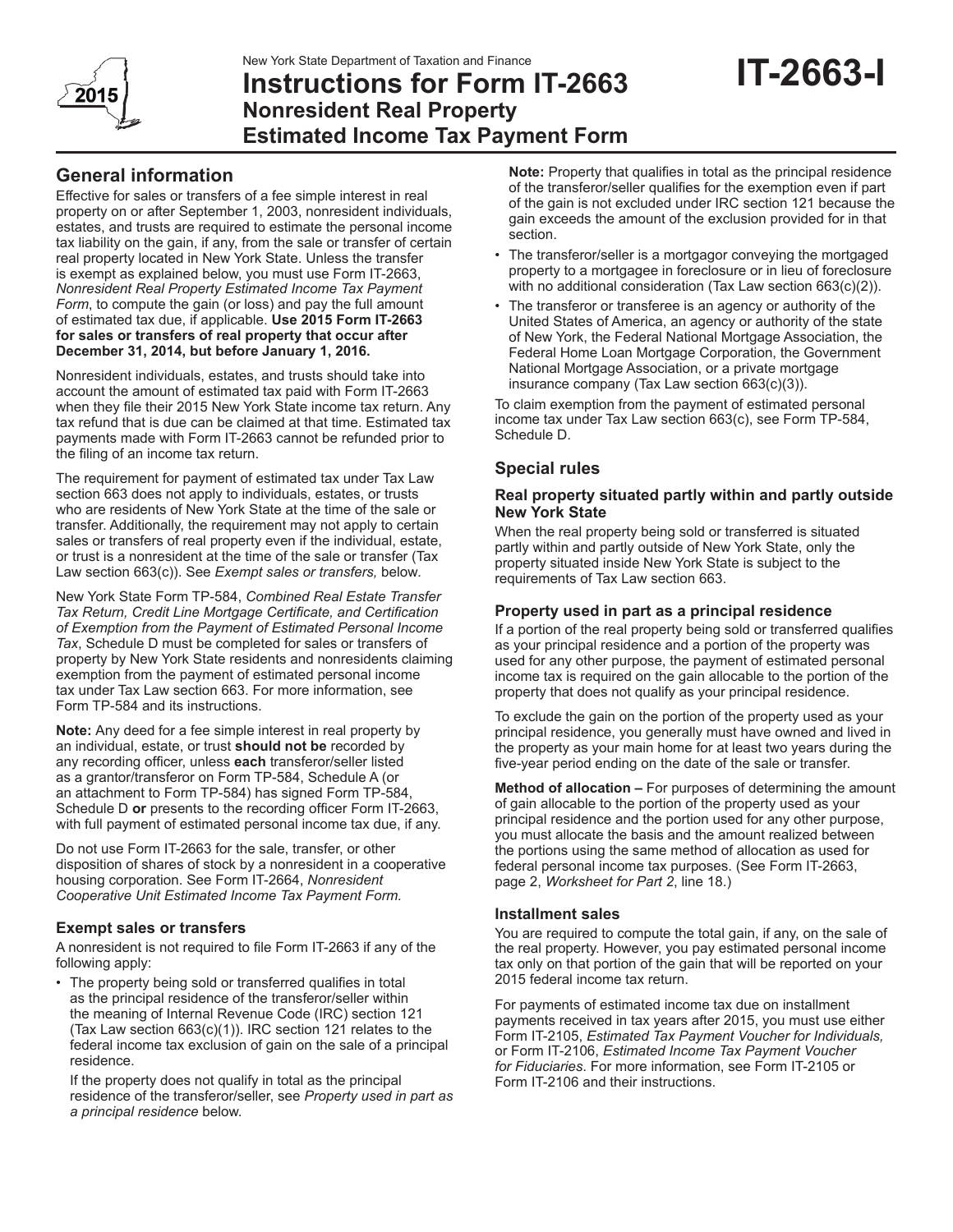#### **Estates and trusts**

Estates and trusts are required to estimate the income tax due on the entire gain, if any, on the sale or transfer of real property, without regard for any distributions of the gain to beneficiaries that may occur during the tax year of the sale.

When fiduciaries file the estate's or trust's income tax return for the year, they may elect to have any portion of estimated tax payments allocated to any of the beneficiaries. Fiduciaries making this election must file Form IT-205-T, *Allocation of Estimated Tax Payments to Beneficiaries*, to show the allocation of any estimated tax payment among the beneficiaries. See the instructions for Form IT‑205‑T for information about how to file and when to file Form IT‑205‑T.

# **Definitions**

*Transferor/seller* means the individual, estate, or trust listed as a grantor/transferor on Form TP-584, Schedule A (or an attachment to Form TP-584) making the sale or transfer of a fee simple interest in real property.

*Sale or transfer of real property* means the change of ownership of a fee simple interest in real property by any method.

*Principal residence* means your main home within the meaning of IRC section 121 for which you are allowed to exclude the gain for federal income tax purposes. Usually the home you live in most of the time is your main home and can be, but is not limited to, a house, houseboat, mobile home, or condominium.

# **How and where to file**

Submit your completed Form IT-2663 and full payment of estimated tax due, if any, to the recording officer at the time the deed is presented to be recorded. Do not separate Form IT-2663 from the payment voucher (Form IT-2663-V). Print your name, social security number (SSN) or employer identification number (EIN), and *2015 IT‑2663‑V* on your payment (see *Instructions for Form IT‑2663‑V* on page 3 of these instructions).

# **Multiple sales or transfers**

A separate Form IT-2663 must be filed by a nonresident for each sale or transfer of real property in New York State, unless the nonresident transferor/seller is exempt from the requirement to pay estimated tax as provided for under Tax Law section 663(c) (see Form TP-584, Schedule D).

#### **Multiple transferors/sellers**

If more than one nonresident transferor/seller (as listed on Form TP-584 or an attachment for Form TP-584) is required to file Form IT-2663, each transferor/seller must complete and submit a separate Form IT-2663. If a payment of estimated personal income tax is required, each Form IT-2663 must have a separate check or money order. Married couples who are nonresident transferors/sellers, and who transfer or sell their interest in New York State real property, may file one Form IT-2663 and use one check or money order.

The term *married* includes a marriage between same-sex spouses. The term *spouse* should be read as gender-neutral and includes a person in a marriage with a same-sex spouse.

# **Line instructions for Form IT-2663**

# **Item A**

Mark an *X* in the applicable box to indicate whether the transferor/seller is an individual, estate, or trust. If the transferor/ seller is a revocable living trust, or any other trust in which an individual is treated as the owner of the trust, mark an *X* in the

box for *an individual*. For all other estates and trusts, mark an *X* in the box for *an estate or trust*.

#### **Item B**

If you are reporting the sale or transfer of real property as an installment sale for federal income tax purposes (you are using federal Form 6252, *Installment Sale Income,* to report the sale), mark an *X* in the *Yes* box on item B. Give the duration of the installment agreement in months if the duration of the agreement is for 12 months or less or in years if the duration of the agreement is for more than 12 months.

#### **Item C**

If only a portion of the real property being sold or transferred qualifies as your principal residence for federal income tax purposes, mark an *X* in this box.

# **Part 1 – Sale or transfer information**

For individuals, print your full name, SSN, and address. If you are married and filing one Form IT-2663, print your spouse's name and SSN in the spaces provided.

For estates and trusts, print the name of the estate or trust and enter the EIN. Enter the name of the fiduciary on the second name line.

If your mailing address is a PO box, you must also include your street address.

**Foreign addresses –** Enter the information in the following order: city, province or state, and then country (all in the *City* box). Follow the country's practice for entering the postal code. **Do not abbreviate the country name.**

#### **Location and description of property transferred**

Enter a description of the property (such as apartment building or warehouse), the address, including the county, and the tax map number if known.

#### **Date of conveyance**

Enter the date of the conveyance from Form TP‑584, Schedule A.

# **Part 2 – Estimated tax information**

**Note:** If the transferor/seller is not required to recognize any gain or loss with respect to the transfer under provisions of the Internal Revenue Code (IRC) (except for section 121), do not complete Part 2, *Estimated tax information*, or *Worksheet for Part 2*. Continue with Part 3.

# **You must complete** *Worksheet for Part 2* **on page 2 of Form IT‑2663 before completing this part.**

**Line 1 –** Enter the amount from *Worksheet for Part 2*, line 15.

**Line 2 –** Enter the amount from *Worksheet for Part 2*, line 17. If the amount on line 17 is greater than zero, enter the **total** amount of gain on the sale or transfer. If the sale or transfer of real property does not result in a gain or results in a loss, enter *0*.

**Line 3 –** Enter the amount of estimated tax due from *Worksheet for Part 2*, line 20. Also enter this amount on Form IT-2663-V, on page 3 of Form IT-2663. You **must** remit this amount to the recording officer with this form. If there is no payment of estimated personal income tax due, enter *0* on this line and on Form IT-2663-V. In addition, complete Part 3.